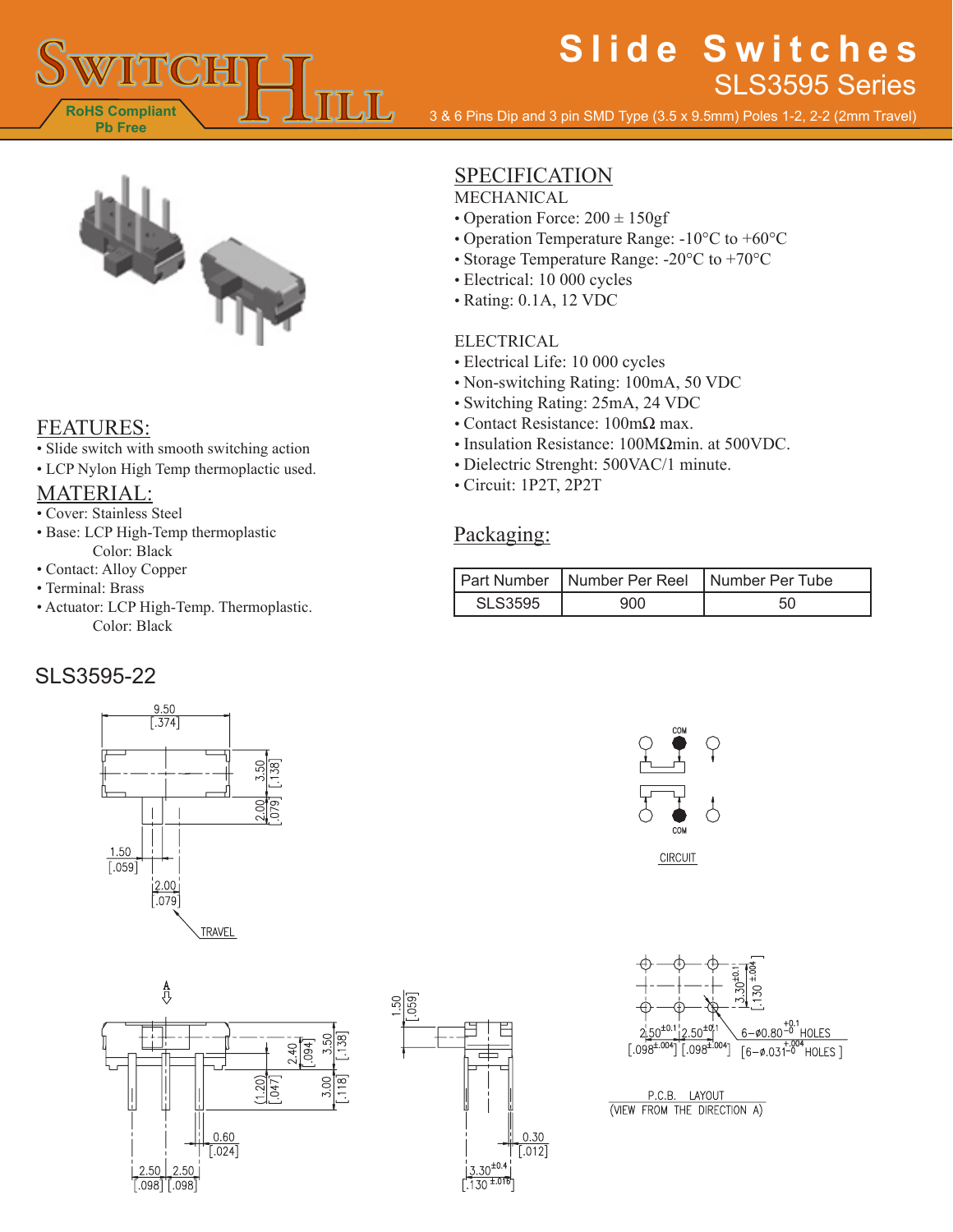

## **Slide Switches** SLS3595 Series

3 & 6 Pins Dip and 3 pin SMD Type (3.5 x 9.5mm) Poles 1-2, 2-2 (2mm Travel)

# SLS3595-12





CIRCUIT







P.C.B. LAYOUT<br>(VIEW FROM THE DIRECTION A)

SLS3595C-12-P











P.C.B. LAYOUT<br>(VIEW FROM THE DIRECTION A)